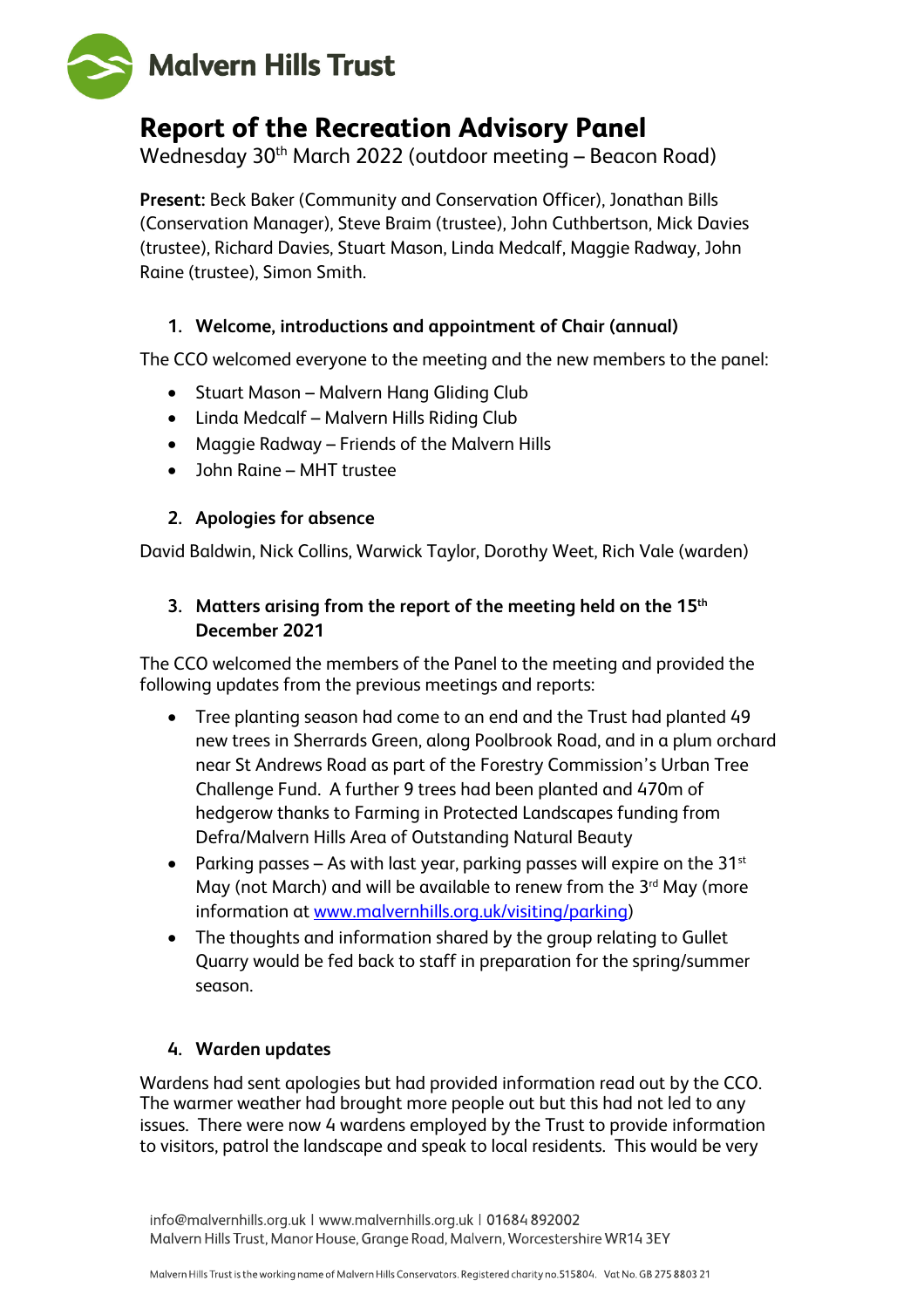helpful in helping to manage the large numbers of visitors to the Hills and Commons since Covid19.

#### **5. Visitor impacts**

CCO introduced the topic for discussion. The Trust had seen a large increase in the numbers of visitors to the Hills and Commons following the Covid lockdowns in 2020. Visitor numbers had remained high. To assess the impact, a detailed visitor survey and study had been commissioned jointly by the Trust and local Councils (due to be published in the summer). The study would also include possible suggestions on how to reduce the impacts of additional visitors to the Hills and reduce damage to the archaeology, geology, habitats and wildlife. In particular erosion of the ridgeline was discussed by the panel:

- Erosion of ridgeline and widening of paths was damaging rare grassland habitats and creating difficult gravelly walking conditions which were further exacerbated by rain.
- Deep rain gullies were making access difficult in some places
- Fencing current method of fencing was possible in some locations but not in all. Fencing had not been vandalised and had been up for 2 months. It was similar to the grazing compartment fencing. Fencing could be in place for years depending on how well the vegetation recovers.
- Rocks or obstacles to discourage walking in particular areas. How to secure them? What type of obstacles? Could rocks be sourced from the quarries / hills?
- Surfacing along route what types of materials e.g. resin, concrete, plastic matting? How to install? Evidence of different types of surfacing e.g. Beacon Road and British Camp.
- Large amount of work to undertake along the ridgeline and would need different solutions in different places
- Recruiting volunteers to help for example Fix the Fells / working holidays
- Provide signage to explain the situation and ask people to consider their impact.
- Would the evidence from the study help the Trust access more funding?
- Research other similar projects including Fix the Fells, National Trust projects.

The Panel also discussed how more visitors were impacting their activities. It was noted that:

- Although there were more visitors, the issues were the same rather than new issues arising from more visitors
- Some horseriders had chosen not to ride at weekends because it was too busy and to ride on the southern hills where it was quieter